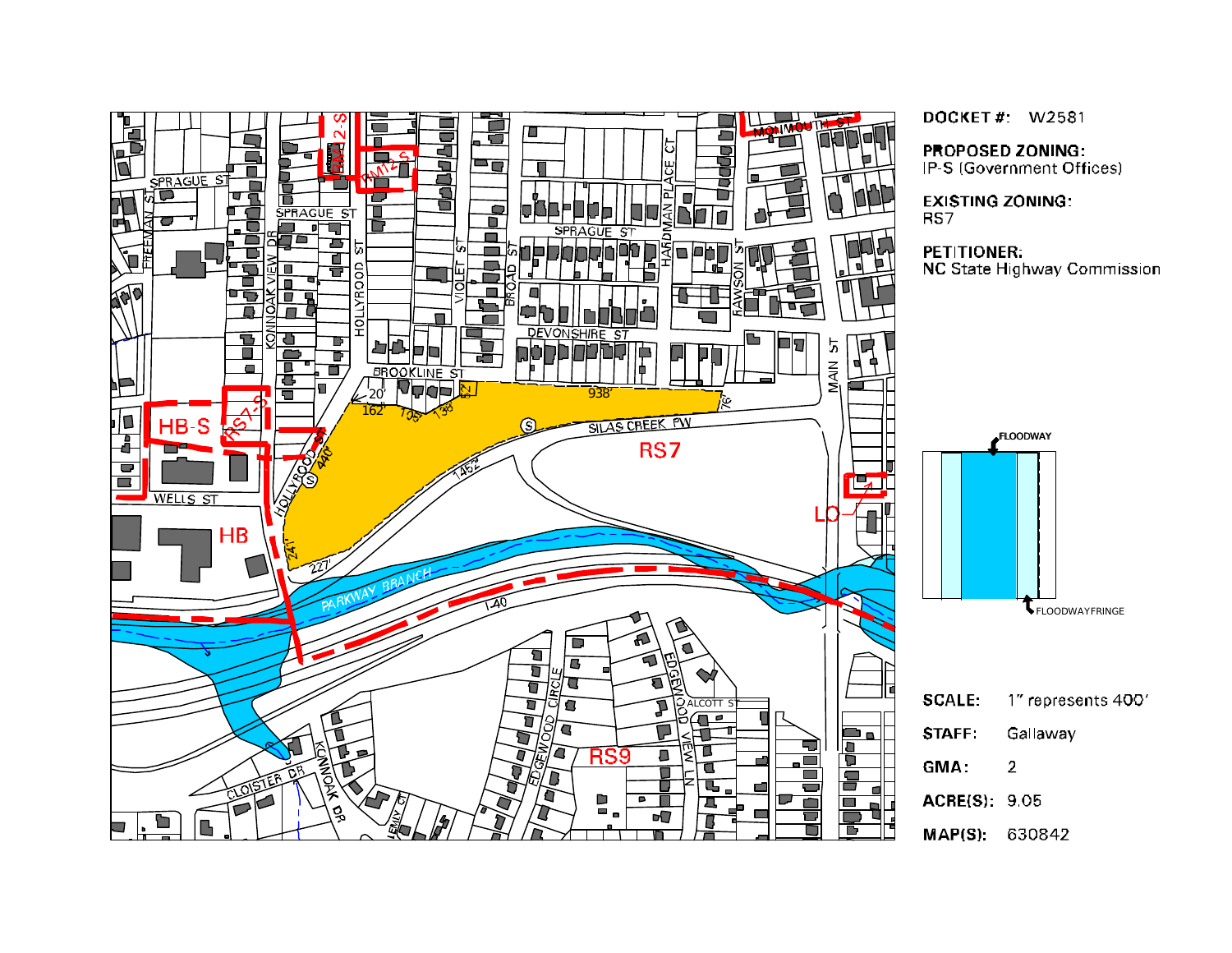October 23, 2002

NC State Highway Commission c/o NC State Property Office 1321 Mail Service Center Raleigh, NC 27699

RE: ZONING MAP AMENDMENT W-2581

Dear Sirs:

The attached report of the Planning Board to the Board of Aldermen is sent to you at the request of the Aldermen. You will be notified by the City Secretary's Office of the date on which the Aldermen will hear this petition.

Sincerely,

A. Paul Norby, AICP Director of Planning

pc: City Secretary's Office, P.O. Box 2511, Winston-Salem, NC 27102 Pat Ivey, NCDOT Division Office, 2125 Cloverdale Avenue, Winston-Salem, NC 27103 Sam Southern, 412 Waughtown Street, Winston-Salem, NC 27127 David R. Carter, 203 E. Devonshire Street, Winston-Salem, NC 27127 Karl Priedeman, 305 Cascade Avenue, Winston-Salem, NC 27127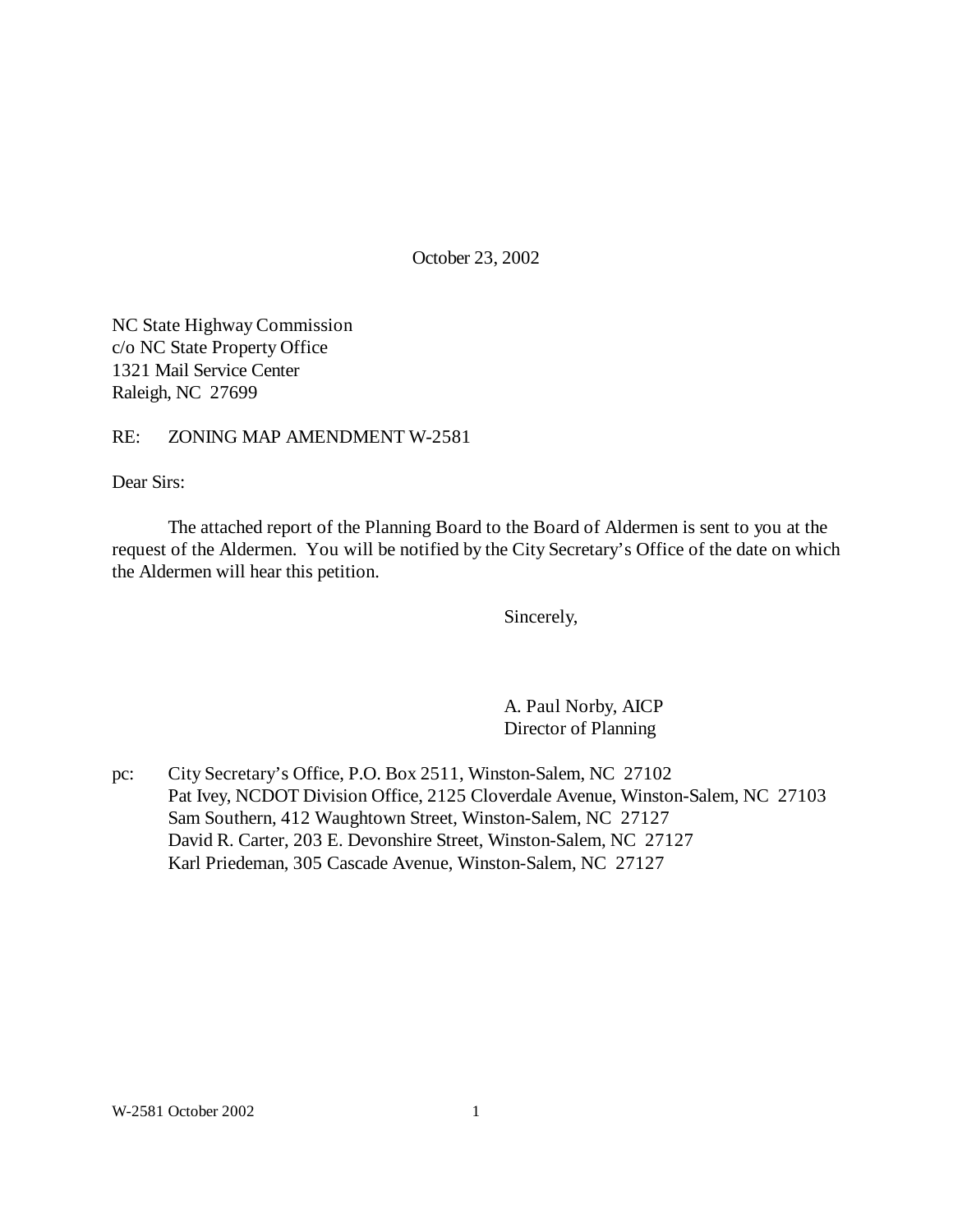## **ACTION REQUEST FORM**

**DATE**: October 23, 2002 **TO**: The Honorable Mayor and Board of Aldermen **FROM**: A. Paul Norby, AICP, Director of Planning

### **BOARD ACTION REQUEST**:

Request for Public Hearing on zoning map amendment of NC State Highway Commission

**SUMMARY OF INFORMATION**:

Zoning map amendment of NC State Highway Commission from RS-7 to IP-S (Government Offices): property is located on the north side of Silas Creek Parkway and the east sides of Konnoak View Drive and Hollyrood Street (Zoning Docket W-2581).

## **PLANNING BOARD ACTION**:

| <b>MOTION ON PETITION: APPROVAL</b> |                  |
|-------------------------------------|------------------|
| FOR:                                | <b>UNANIMOUS</b> |
| <b>AGAINST:</b>                     | <b>NONE</b>      |
| <b>SITE PLAN ACTION:</b>            | <b>CONFORMS</b>  |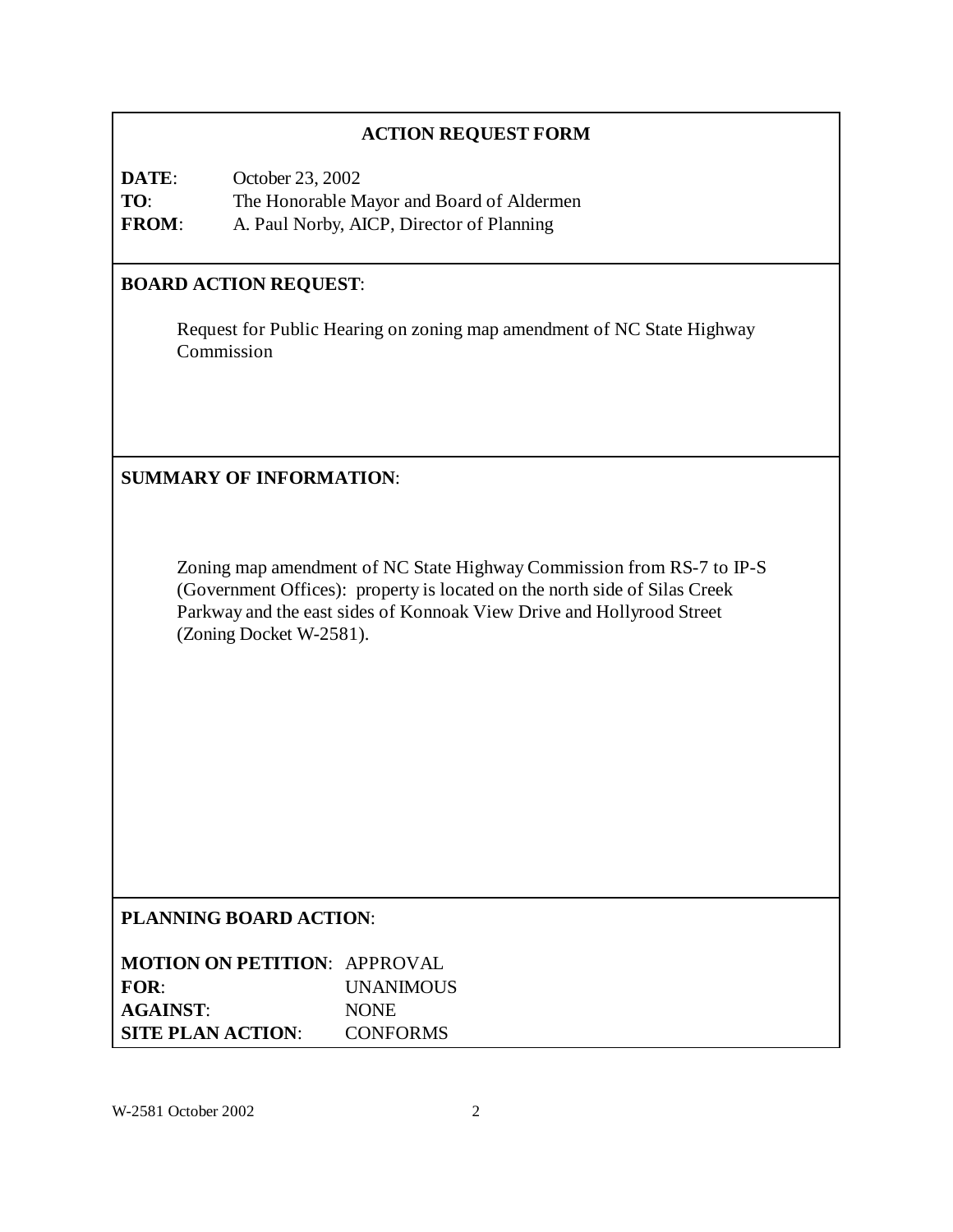#### CITY ORDINANCE - SPECIAL USE

Zoning Petition of NC State Highway Commission, Docket W-2581

AN ORDINANCE AMENDING THE WINSTON-SALEM CITY ZONING ORDINANCE AND THE OFFICIAL ZONING MAP OF THE CITY OF WINSTON-SALEM, N.C.

\_\_\_\_\_\_\_\_\_\_\_\_\_\_\_\_\_\_\_\_\_\_\_\_\_\_\_\_\_\_\_\_\_

BE IT ORDAINED by the Board of Aldermen of the City of Winston-Salem as follows:

Section 1. The Winston-Salem City Zoning Ordinance and the Official Zoning Map of the

City of Winston-Salem, N.C. are hereby amended by changing from RS-7 to IP-S (Government

Offices) the zoning classification of the following described property:

Tax Block 0687, Tax Lot 010B

Section 2. This Ordinance is adopted after approval of the site plan entitled NC State

Highway Commission and identified as Attachment "A" of the Special Use District Permit issued

by the Board of Aldermen the \_\_\_\_\_\_\_ day of \_\_\_\_\_\_\_\_\_\_\_\_\_\_\_\_\_, to NC State Highway

Commission.

Section 3. The Board of Aldermen hereby directs the issuance of a Special Use District

Permit pursuant to the Zoning Ordinance of the *Unified Development Ordinances* for a

development to be known as NC State Highway Commission. Said Special Use District Permit

and site plan with associated documents are attached hereto and incorporated herein.

Section 4. This Ordinance shall be effective from and after its adoption.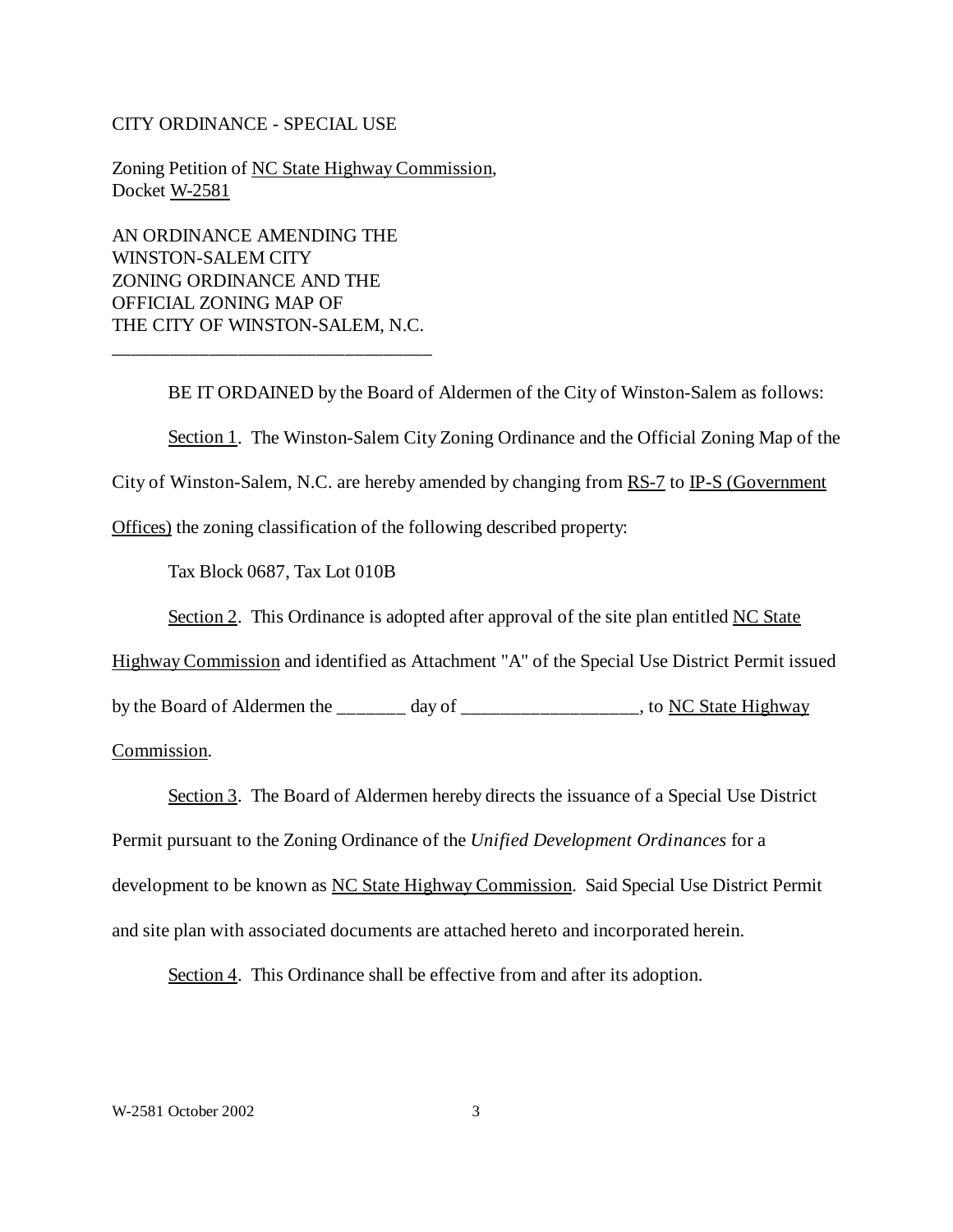#### CITY - SPECIAL USE DISTRICT PERMIT

#### SPECIAL USE DISTRICT PERMIT

Issued by the Board of Aldermen

of the City of Winston-Salem

The Board of Aldermen of the City of Winston-Salem issues a Special Use District Permit for the site shown on the site plan map included in this zoning petition of NC State Highway Commission, (Zoning Docket W-2581). The site shall be developed in accordance with the plan approved by the Board and bearing the inscription: "Attachment A, Special Use District Permit for IP-S (Government Offices), approved by the Winston-Salem Board of Aldermen the \_\_\_\_\_ day of \_\_\_\_\_\_\_\_\_\_\_\_\_\_\_\_\_, 20\_\_\_\_" and signed, provided the property is developed in accordance with requirements of the IP-S zoning district of the Zoning Ordinance of the *Unified Development Ordinances*, the Erosion Control Ordinance, and other applicable laws, and the following additional conditions be met:

### C **PRIOR TO THE ISSUANCE OF ANY PERMITS**

- a. Developer shall have a storm water management study submitted for review by the Public Works Department of the City of Winston-Salem. Developer shall be responsible for storm water run-off from the development of this entire property and shall not be given credit or exceptions from the existing impervious surface on this property. If all storm water from the proposed development discharges on site, or via a permanent drainage easement into a 100-year floodplain, a storm water management plan review by the Public Works Department will not be required. If required, an engineered storm water management plan shall be submitted and approved by the Public Works Department of the City of Winston-Salem.
- b. Grading permits must be issued by the North Carolina Department of Environment and Natural Resources since this is a construction project of an agency of the State of North Carolina.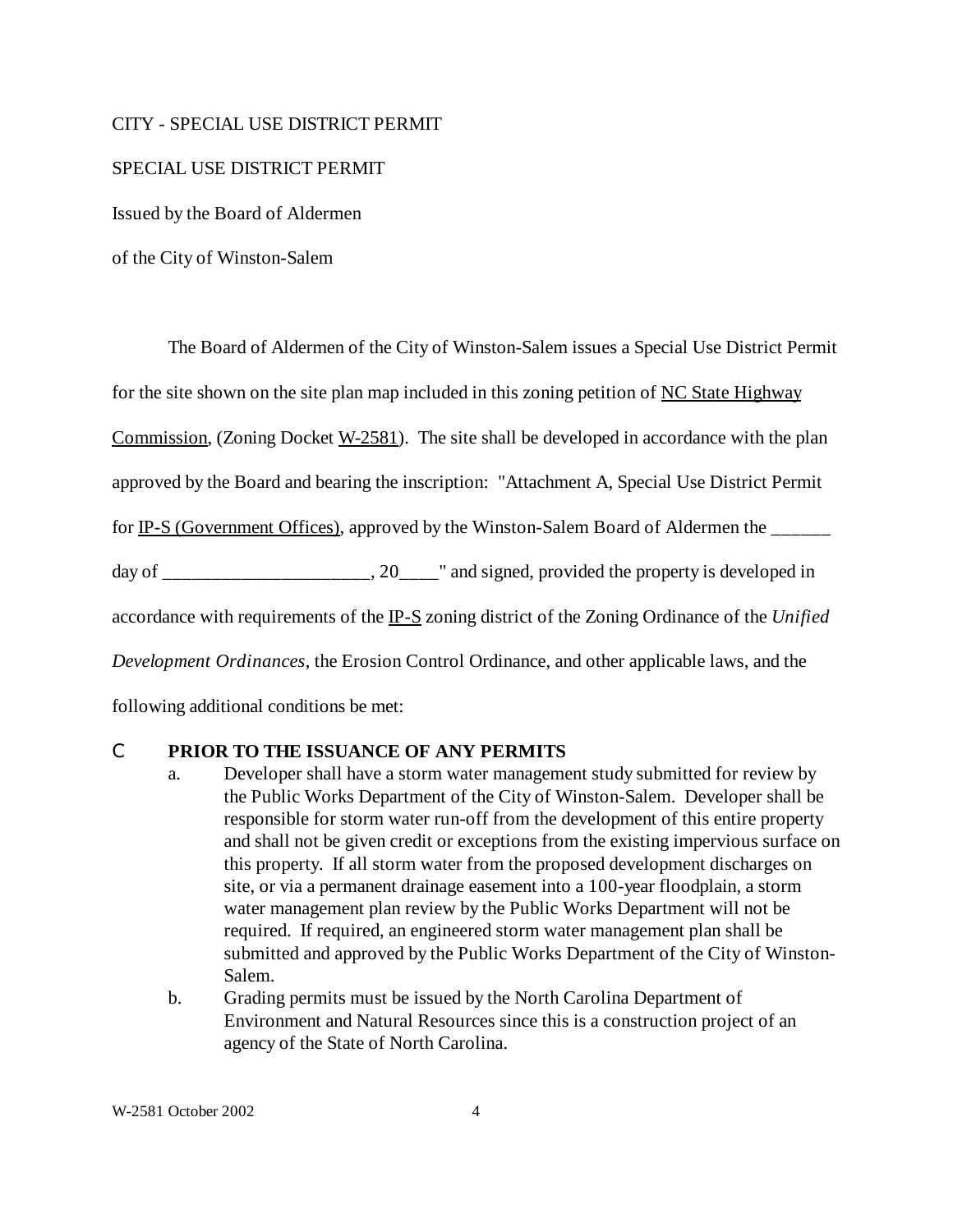## C **PRIOR TO THE ISSUANCE OF OCCUPANCY PERMITS**

- a. NCDOT shall install large variety street trees along the entire length of the site on the north side of Silas Creek Parkway in accordance with Appearance Commission recommendations and NCDOT policies. Additionally, NCDOT shall pursue landscape enhancement funds to implement other landscape improvements as identified in Section D, Segment 8 of the Community Crossing project to the extent funding is available and consistent with NCDOT policies.
- b. Developer shall construct sidewalks as shown on the site plan to the requirements of the City of Winston-Salem Public Works Department.

## C **OTHER REQUIREMENTS**

- a. One (1) free standing sign shall be permitted. Said sign shall be a monument type with a maximum height of five (5) feet.
- b. All free standing lighting in excess of twelve (12) feet in height shall be of the "shoebox" type or otherwise shielded so as not to cast direct light onto adjacent properties.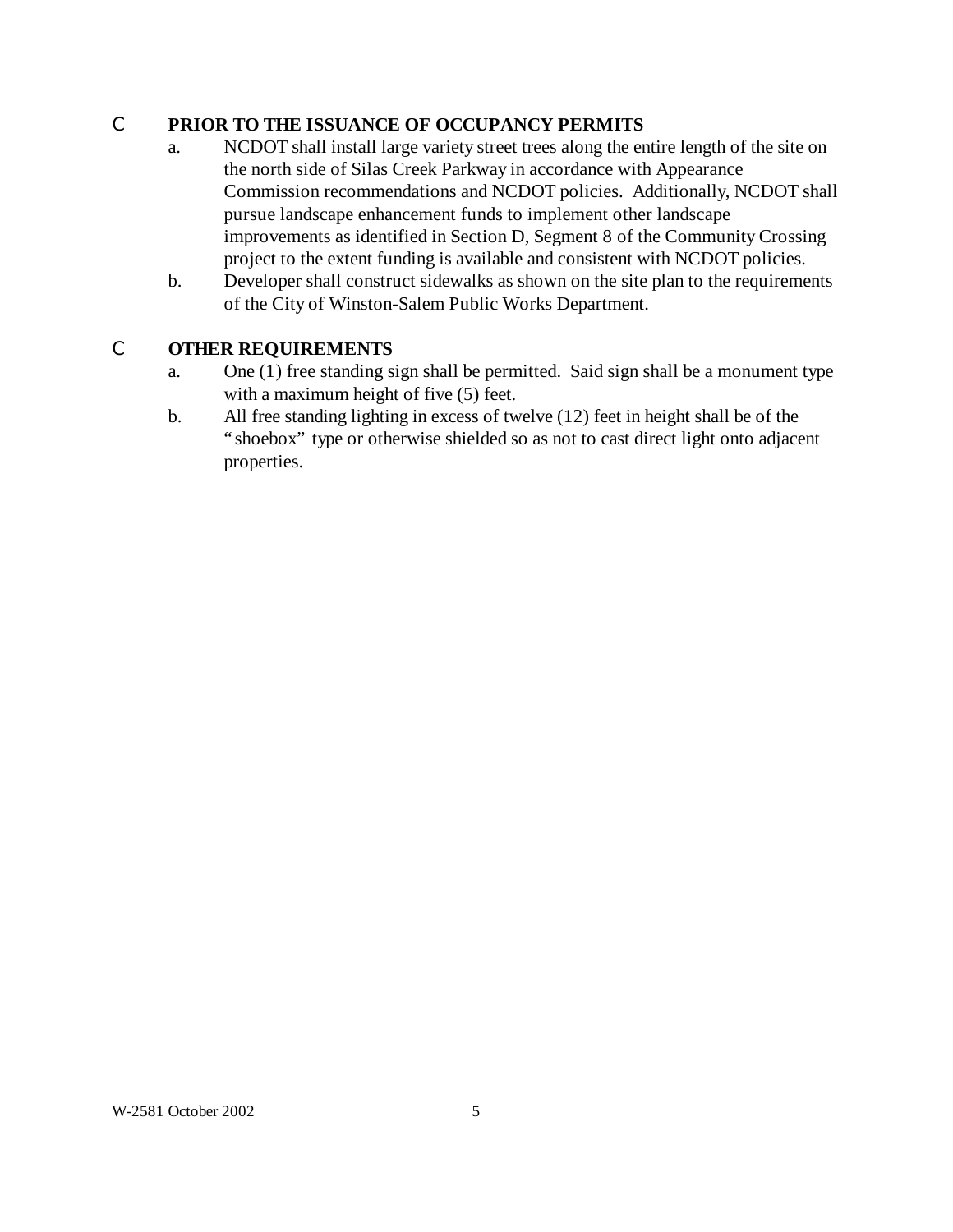### **ZONING STAFF REPORT**

**DOCKET #** W-2581 **STAFF:** Suzy Gallaway

Petitioner(s): NC State Highway Commission Ownership: Same

### **REQUEST**

| From: | RS-7 Residential Single Family District; minimum lot size 7,000 sf |
|-------|--------------------------------------------------------------------|
| To:   | IP-S Institutional Public District (Government Offices)            |

Both general and special use district zoning were discussed with the applicant(s) who decided to pursue the zoning as requested.

Acreage: 9.05 acres

## **LOCATION**

Street: North side of Silas Creek Parkway east of Konnoak View Drive. Jurisdiction: City of Winston-Salem. Ward: South.

## **SITE PLAN**

Proposed Use: Government Offices. Square Footage: 28,100 sf. Building Height: Single story. Parking: Required: 94; proposed: 125. Bufferyard Requirements: Type II where adjacent to residential zoning. Vehicular Use Landscaping Standards Requirements: UDO standards apply.

## **PROPERTY SITE/IMMEDIATE AREA**

Existing Structures on Site: Site is vacant.

Adjacent Uses:

- North Single family homes, zoned RS-7.
- East Motor vehicle sales, service and related uses, zoned HB.
- South Silas Creek Parkway, right-of-way, and I-40.
- West Single family homes across Main Street, zoned RS-7.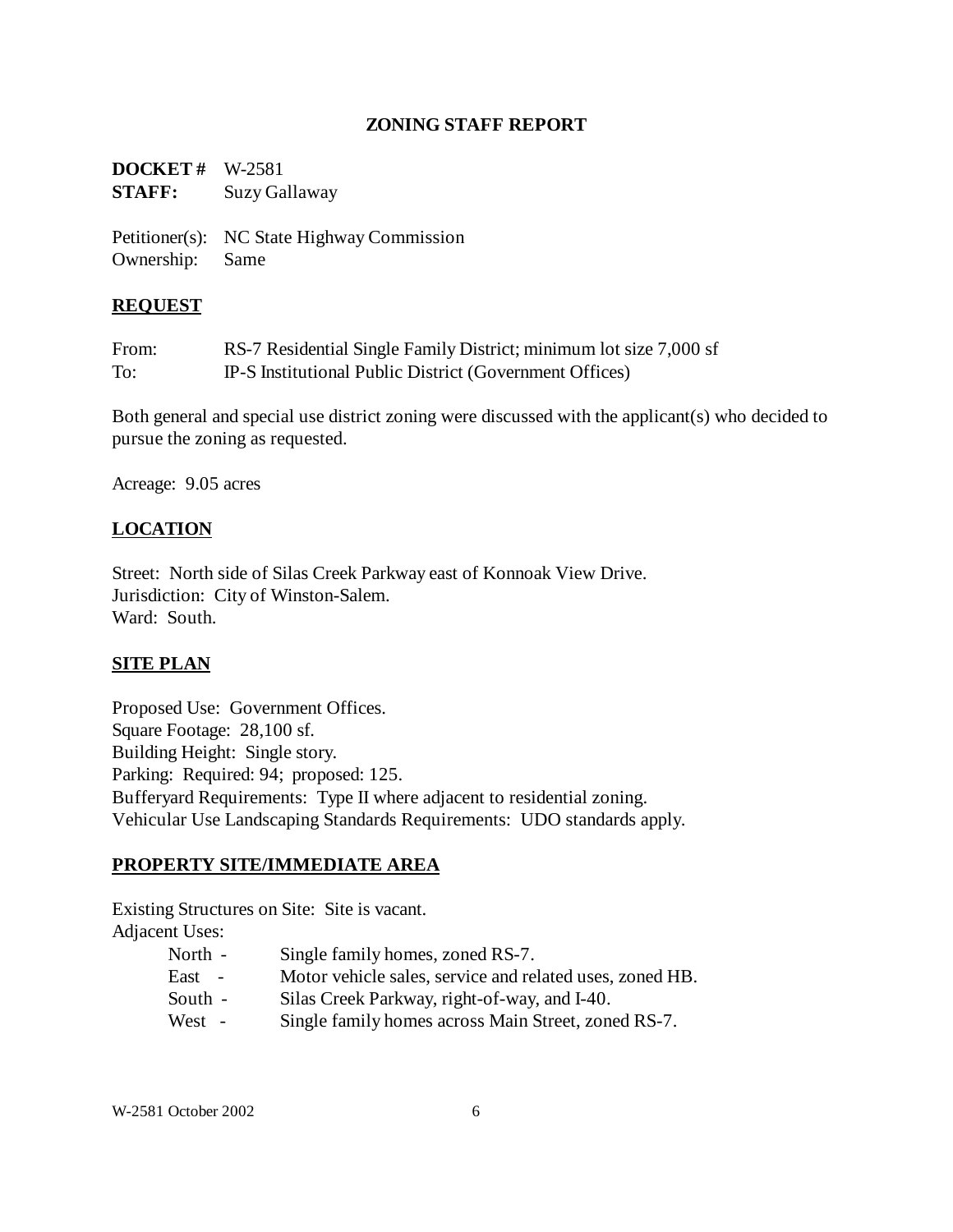#### **GENERAL AREA**

Character/Maintenance: Area consists of well-maintained residential homes and high intensity commercial uses to the west.

Development Pace: Moderate.

### **PHYSICAL FEATURES/ENVIRONMENTAL REVIEW**

Impact on Existing Features: Site plan indicates significant grading would be done on the site. Topography: There is an approximate change in elevation on the subject property of 80' (from an

approximate elevation of 850' in the northeast down to an approximate elevation of 770' in the southwest).

Streams: Tributary to Park Branch (part of the Salem Creek system) on the subject property.

Vegetation/habitat: The site has some existing vegetation, especially along the northern property line.

Watershed: Site is not within the boundaries of a water supply watershed

### **TRANSPORTATION**

Direct Access to Site: Silas Creek Parkway; Hollyrood Street; Main Street; I-40.

Street Classification: Silas Creek Parkway - major thoroughfare; Hollyrood Street - collector street; Main Street - minor thoroughfare; I-40 - freeway.

Average Daily Traffic Count/Estimated Capacity at Level of Service D (Vehicles per Day): Silas Creek Parkway between Main Street and Konnoak View Drive = 14,000/32,200

Main Street between Silas Creek and Sprague Street = 11,000/16,100

I-40 between Peters Creek Parkway and Silas Creek Parkway Ramps = 78,000/95,900 Trip Generation/Existing Zoning: RS-7

9.05 x 43,560 / 7,000 = 56 units x 9.57 (SFR Trip Rate) = 535 Trips per Day Trip Generation/Proposed Zoning: IP-S

28,100/1,000 x 11.03 (Government Office Trip Rate - Peak Hour) = 309 Traffic Impact Study recommended: Yes.

Sidewalks: Currently located on the south side of Brookline Street.

Transit: Route 14 along Main Street; Route 13 along Buchanan Street (just west of site).

### **HISTORY**

Relevant Zoning Cases:

1. W-1557; R-4 to R-4-S (Dwelling, Single Family); approved January 3, 1989; east and west sides of Konnoak Drive north of Hollyrood Drive intersection; 0.86 acre; Planning Board and staff recommended approval.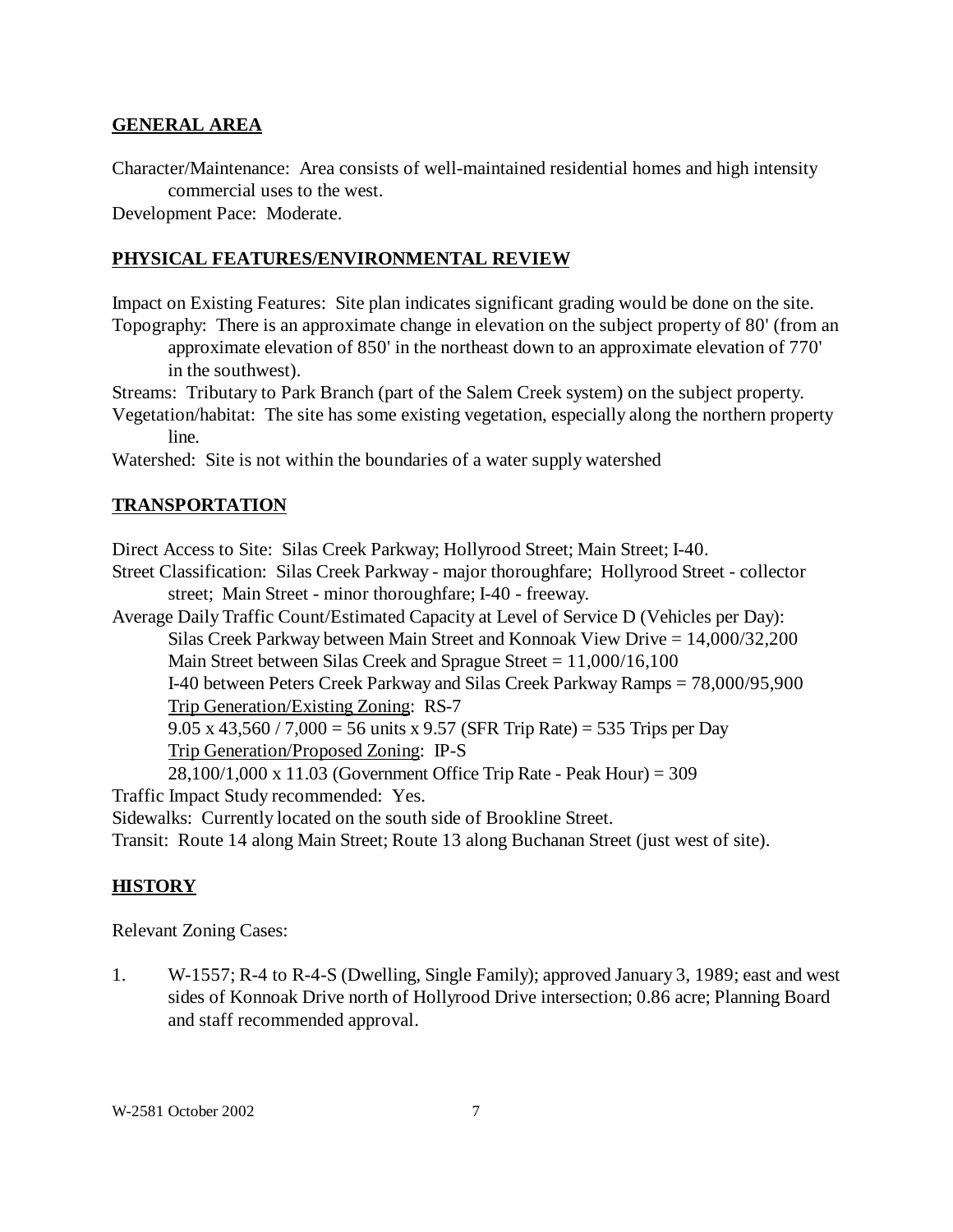- 2. W-1545; R-4 to B-3-S (Parking Area); approved January 3, 1989; west side of Konnaok Drive north of Wells Street; 1.66 acres; Planning Board and staff recommended approval.
- 3. W-1369; R-4 to B-3; withdrawn June 12, 1986; west side of Konnoak Drive north of Hollyrood Street; 2.47 acres; no recommendation listed in docket.

## **CONFORMITY TO PLANS**

GMP Area (*Legacy*): Urban Neighborhoods (GMA 2).

Relevant Comprehensive Plan Recommendation(s):

Encourage quality infill development, greater residential densities where appropriate, neighborhood retail, and community services. Protect residential areas from inappropriate commercial and industrial encroachment.

Show pride in our community by setting high standards of architectural and landscape design for public buildings. Ensure that each new building complements the area in which it is located and the site is developed in a manner to work with the natural features.

Area Plan/Development Guide: *Washington Park Development Guide* (adopted in 1988) and draft *South Central Winston-Salem Area Plan* (not yet adopted).

Relevant Development Guide Recommendation(s):

The *Washington Park Development Guide* designates the site for Recreation/Open Space in the development plan, as "potential park land" in the Recreation/Greenway recommendations, and "buffer needed" in the Appearance/Streetscape recommendations. The plan designates the I-40/Main Street intersection as a citywide gateway to provide a scenic entryway to the neighborhood and Downtown and to reinforce retention of the open space at the intersection.

# **COMMUNITY DEVELOPMENT**

Certified Area/Name: Washington Park.

Type of Certification: Rehabilitation, Conservation, and Reconditioning.

# **ANALYSIS**

NCDOT has submitted this request to rezone just over nine acres from RS-7 to IP-S (Governmental Offices). The site is uniquely located at the terminal vista for a major off-ramp of I-40, is adjacent to a well-maintained single family neighborhood and is close to a very intense commercial area. The site is currently undeveloped and covered with a wild growth of vegetation. This site has been identified in the *Community Crossings* plan as an integral entrance to Winston-Salem from I-40. Until recently the property was part of NCDOT right-of-way for Silas Creek Parkway and I-40.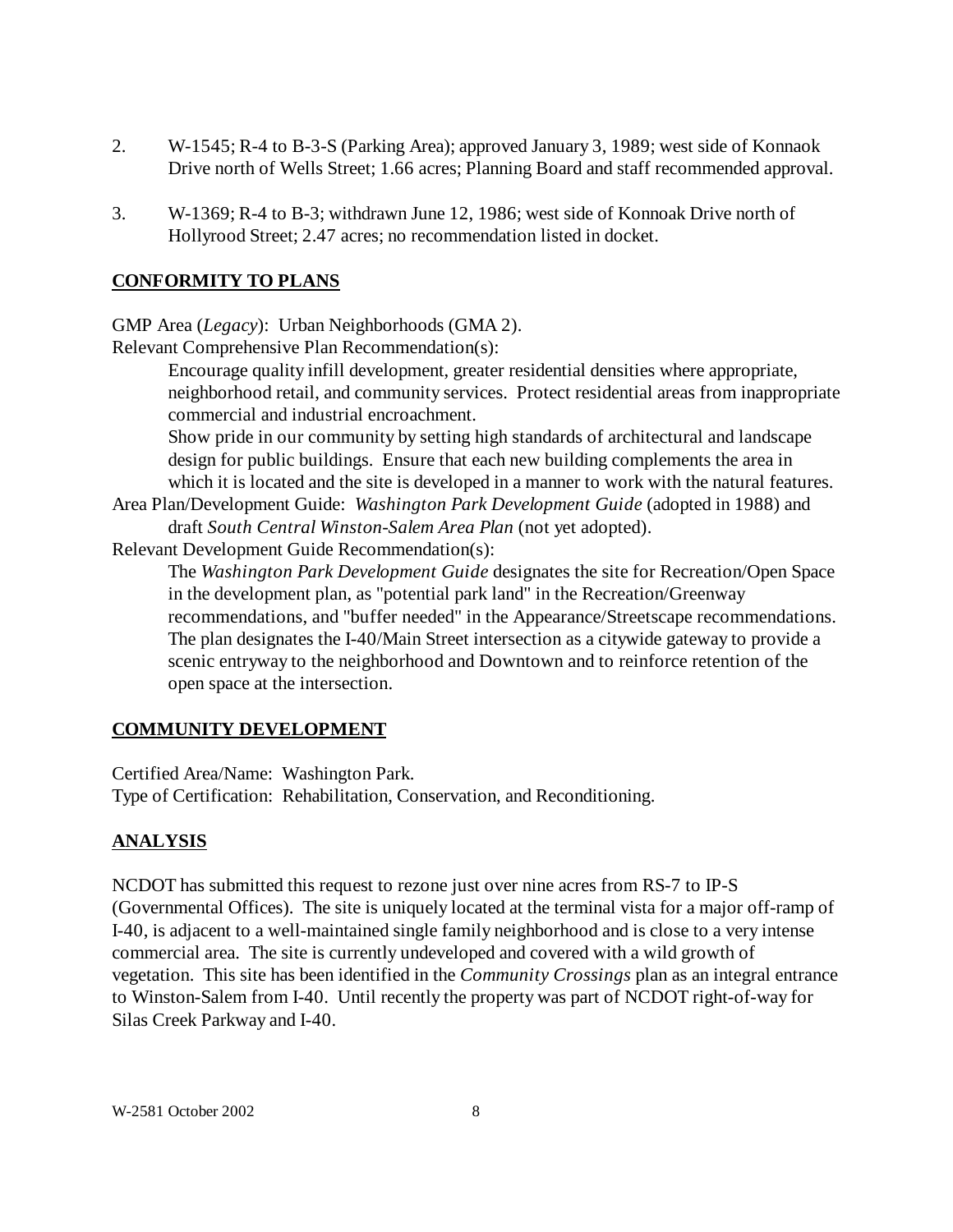The *Washington Park Development Guide* calls for this site to remain as open space and potentially be further developed as a park. Also, the *Community Crossings* plan adopted by the Winston-Salem Board of Aldermen June 13, 1994, has specific landscaping recommendations for this site such as walls, street trees and lighting to help create an aesthetically pleasing entryway to the City from I-40.

The original site plan submitted did not address these adopted development guides. The site plan showed a parking lot as the terminal vista from I-40 and limited landscaping throughout the site. Staff has coordinated with NCDOT and has worked to resolve these issues. NCDOT has indicated to staff that it is willing to remove the upper parking area as well as the walkway connecting the parking lot with the building and provide for landscaping that meets the recommendations of the *Community Crossings* plan.

Topographically, the site slopes downward from the adjacent residential properties and is somewhat isolated from them. Also, the proposed parking lot for the DOT offices is shown on the site plan at a higher grade than Silas Creek parkway, so it will not be easily visible from the roadway.

While the revised site plan does not leave the entire site as an undeveloped open space, it does provide key elements of open space in accordance with the recommendations of the adopted development guides and the *Community Crossings* gateway related landscape elements. The portion of the site which is immediately visible from the off-ramp of I-40 would now remain undeveloped with attractive landscaping.

With the understanding that a revised site plan will be submitted prior to the Planning Board meeting addressing the aforementioned agreements and concerns, staff would recommend approval of a site plan and zoning request meeting the conditions listed in this report.

## **FINDINGS**

- 1. NCDOT has submitted this request to rezone just over nine acres from RS-7 to IP-S (Governmental Offices).
- 2. The site is uniquely located at the terminal vista for a major off-ramp of I-40, is adjacent to a well-maintained single family neighborhood and is close to a very intense commercial area.
- 3. Topographically, the site is somewhat isolated from the adjacent residential properties.
- 4. Staff has worked with NCDOT to resolve site plan issues by removing parking at the terminal vista of the I-40 exit ramp and providing additional landscaping in accord with *Community Crossings* plan recommendations.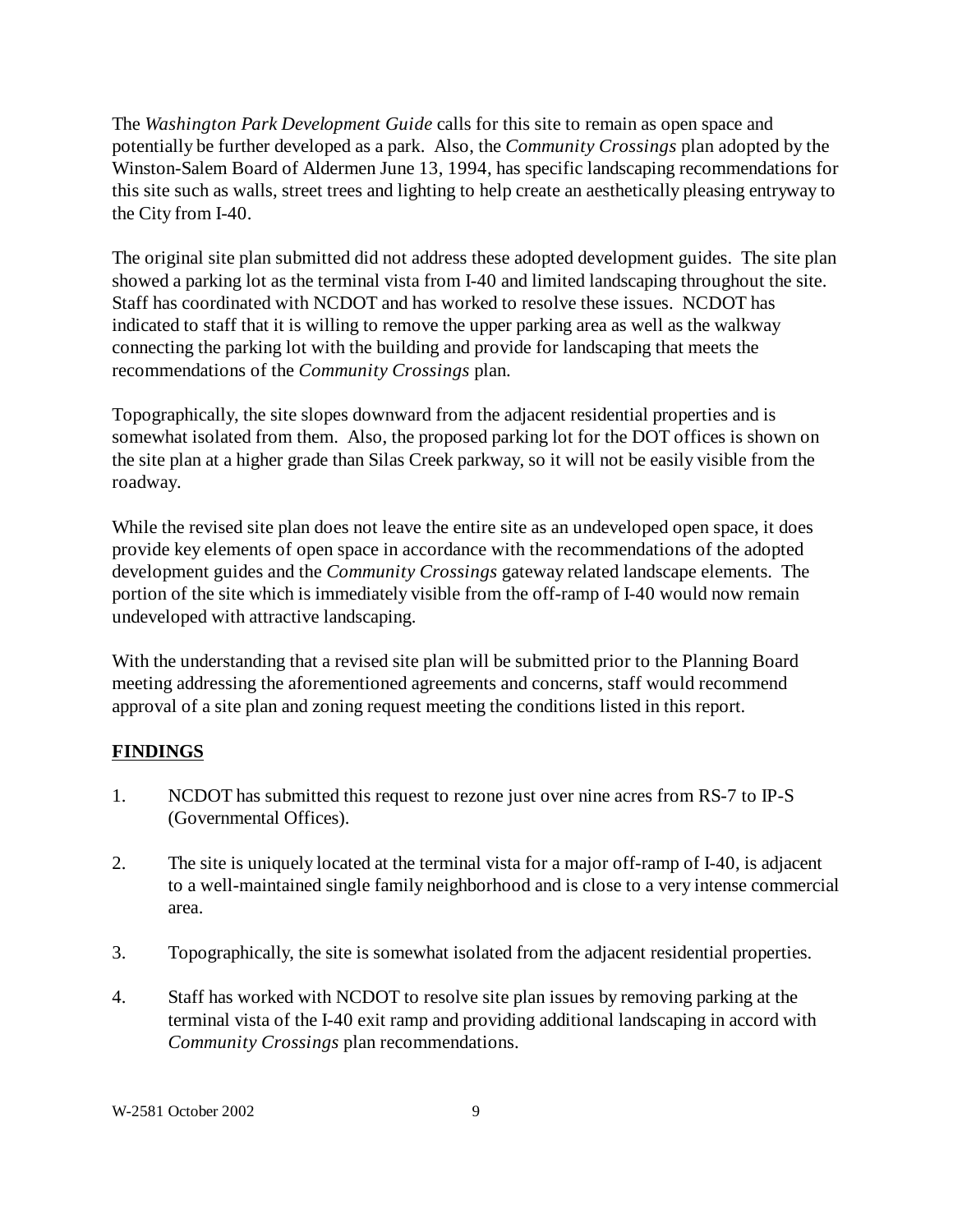## **STAFF RECOMMENDATION**

## Zoning: **APPROVAL**.

Site Plan: Staff certifies that **the site plan meets all code requirements**, and recommends the following conditions:

## C **PRIOR TO THE ISSUANCE OF ANY PERMITS**

- a. Developer shall have a storm water management study submitted for review by the Public Works Department of the City of Winston-Salem. Developer shall be responsible for storm water run-off from the development of this entire property and shall not be given credit or exceptions from the existing impervious surface on this property. If all storm water from the proposed development discharges on site, or via a permanent drainage easement into a 100-year floodplain, a storm water management plan review by the Public Works Department will not be required. If required, an engineered storm water management plan shall be submitted and approved by the Public Works Department of the City of Winston-Salem.
- b. Grading permits must be issued by the North Carolina Department of Environment and Natural Resources since this is a construction project of an agency of the State of North Carolina.

## C **PRIOR TO THE ISSUANCE OF OCCUPANCY PERMITS**

- a. Developer shall install landscaping per landscape plan reviewed and approved by Community Appearance Commission; said plan shall include recommendations for landscaping elements as illustrated in Section D, Segment 8 of the Community Crossing project.
- b. Developer shall construct sidewalks as shown on the site plan to the requirements of the City of Winston-Salem Public Works Department.

### C **OTHER REQUIREMENTS**

a. One (1) free standing sign shall be permitted. Said sign shall be a monument type with a maximum height of five (5) feet.

Philip Doyle was excused from participation in this rezoning request due to a potential conflict of interest.

Suzy Gallaway presented the staff report.

## **PUBLIC HEARING**

FOR:

Pat Ivey, Division Engineer, NCDOT, 2125 Cloverdale Avenue, Winston-Salem, NC 27103 NCDOT has been trying to find new facilities for our Cloverdale office since this office is

W-2581 October 2002 10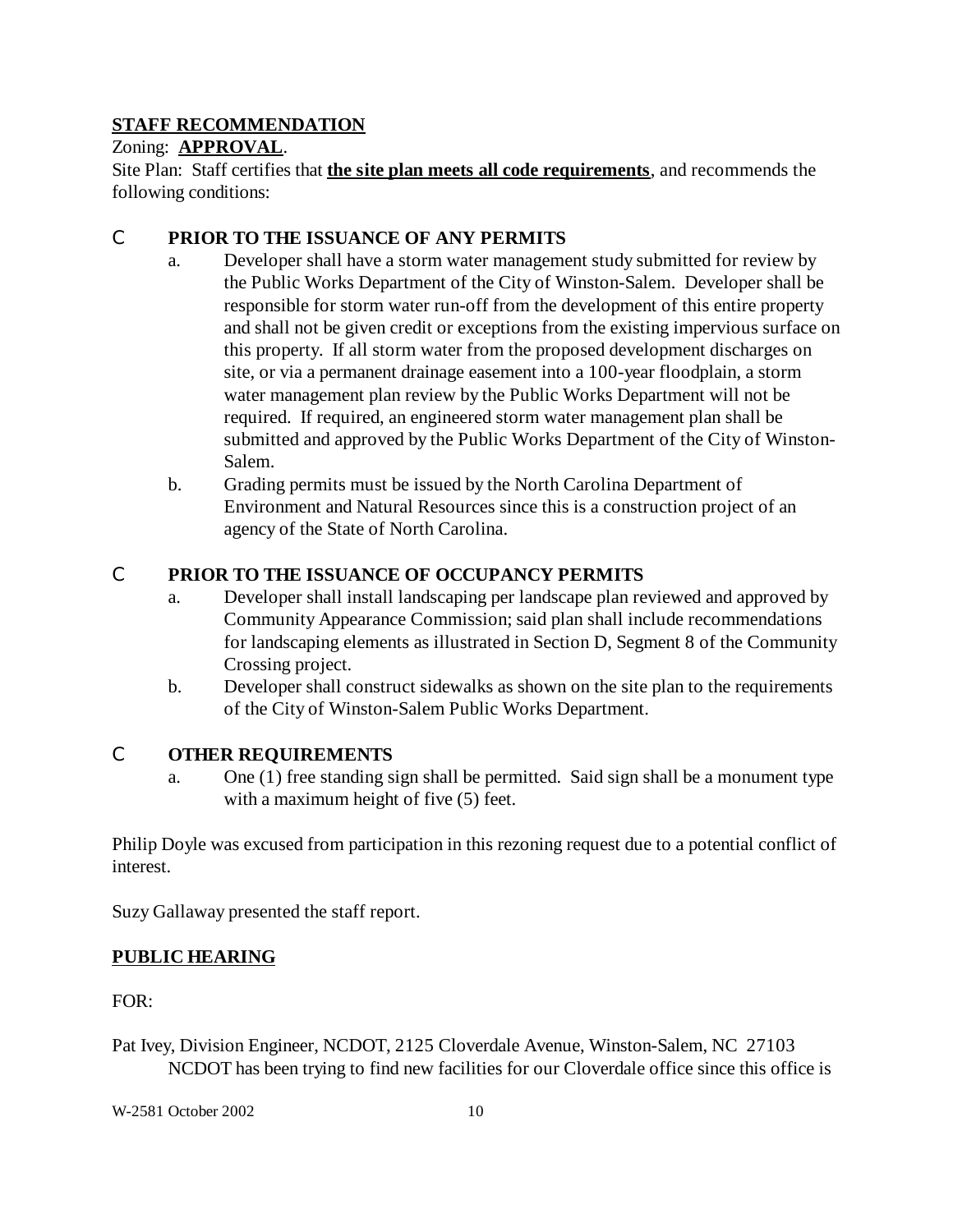50 years old, inefficient, outdated, too small both in work space and in parking supply. We cannot expand either the building or the parking area to accommodate the employees that we currently have.

- We've been working with a private developer for the past three years to try to work out a building/property swap which would result in the State of NC spending no money at all for the particular building.
- Moving our office to this site would not take property off the City's tax roles since this site is already government owned.
- This site has excellent access to I-40; provides great visibility to citizens of the area and the State that have to use our facility regularly.

There's no State money used in building this facility.

- This is a one-level brick office building with the parking located in the front. We did that, of course, to keep the parking and lighting as far away from the residential areas as possible.
- Being a government office building, this is also a very low traffic impact on Silas Creek Parkway as well as the other residential low volume roads in there because this is a non-commercial use.

This is a good transitional use.

- The development will be a catalyst for the Community Crossing gateway. We have worked with the Planning staff and the Engineering staff to work out a plan to assist with additional landscaping both as part of this development and in the future to really make that a nice gateway both into the City of Winston-Salem and into the historic area in this particular location.
- This area is overgrown and used as a trash dump. This facility would clean up the area and would make a very nice addition to the area through this particular section of Silas Creek.
- If approved, this site cannot be used for anything else but a DOT Division Office both with the requirements that the Planning staff has made plus our own requirements from our local staff at the DOT in Raleigh.
- We did work with the adjoining neighborhoods to try to address concerns in this area. We made some significant revisions to our site plan as was mentioned earlier.
- I think you also have a letter of support from the Southside Community Development Corporation which does give their support for this development.

Sam Southern, 412 Waughtown Street, Winston-Salem, NC 27127

On board of Southside Community Development Corporation.

This would truly be an asset to our side of town. We need all the good, smart, attractive buildings we can get and it would do great. When you look over at a place that is littered most of the time with people wandering in and out of there, with this new building it will eliminate that problem and we'll have a safer neighborhood.

#### AGAINST:

W-2581 October 2002 11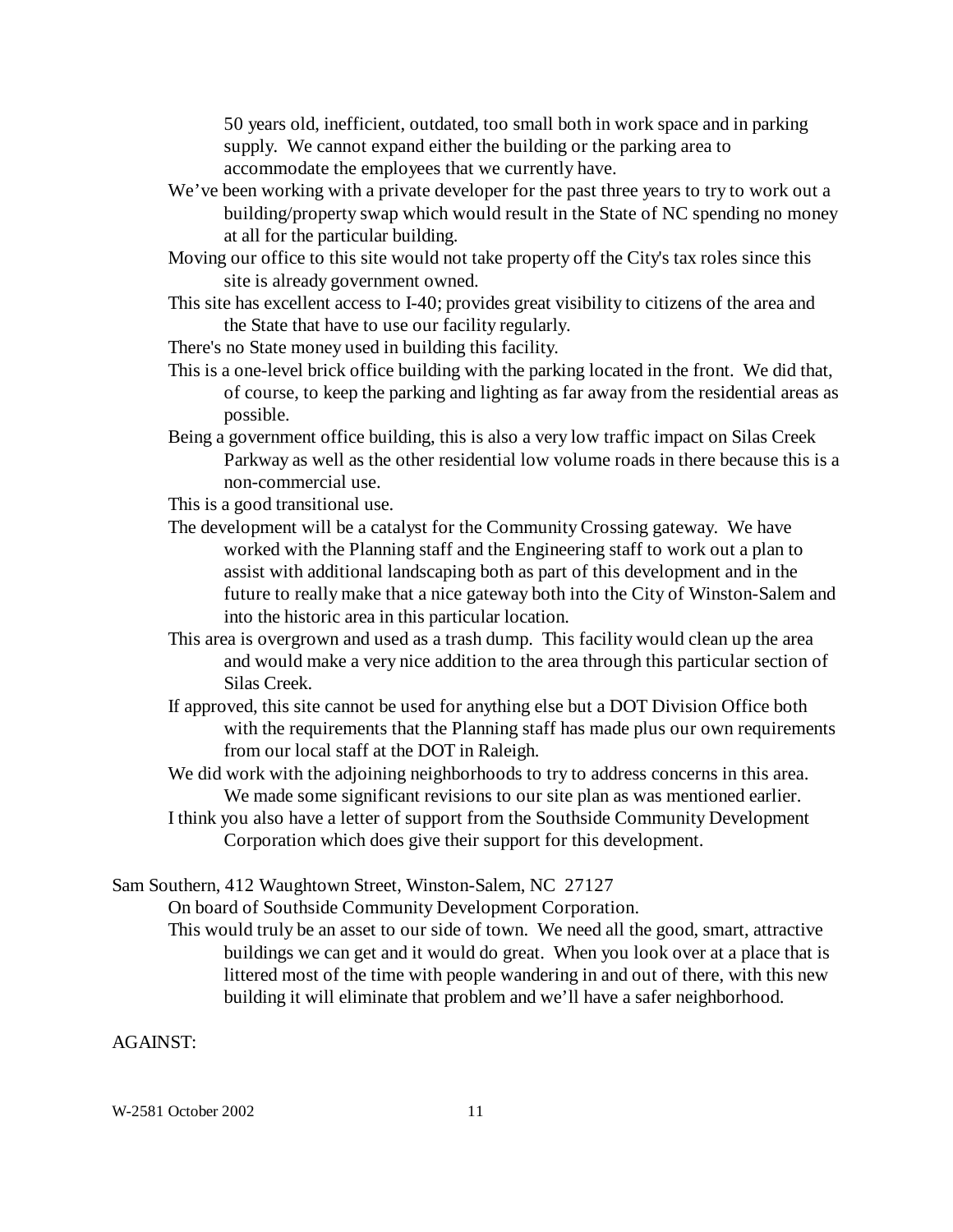David R. Carter, 203 East Devonshire Street, Winston-Salem, NC 27127

I represent Sunnyside Neighborhood Association.

- I've been working on the South Central Area Plan Citizens Advisory Committee for about a year.
- Some of the things I heard today were news to me. I heard it was just basically going to be a box with a parking lot next to it.
- Latest draft of SCAP proposed low density residential infill in that area. I guess maybe we're going to have to amend that. There are two new residential structures on Brookline Street at its intersection with Hollyrood Street. That's a good beginning toward fulfilling the plan's residential infill proposal.
- There are vacant lots on both sides of Konnoak View Drive which could also be used as residential infill.
- This will discourage any more residential development in this area.
- If we're going to approve this rezoning, I think we should stipulate that Washington Park Neighborhood Association have design approval rights.

The Chairman asked staff to read the additional condition regarding landscaping. It reads as follows:

" NCDOT shall install large variety street trees along the entire length of the site on the north side of Silas Creek Parkway in accordance with Appearance Commission recommendations and NCDOT policies. Additionally, NCDOT shall pursue landscape enhancement funds to implement other landscape improvements as identified in Section D, Segment 8 of the Community Crossing project to the extent funding is available and consistent with NCDOT policies."

Karl Priedeman, 305 Cascade Avenue, Winston-Salem, NC 27127

Speaking for the Washington Park Neighborhood Association as current president. We as an association oppose the zoning change unless the following stipulations are considered implemented:

- C A dense buffer and screening between the DOT building and the houses using perhaps layers of evergreen
- C Directional, unobtrusive lighting focusing within those DOT boundaries
- C Landscaping to enhance the entrance of our neighborhood and the appearance of the building basically be considered and specifically be put in there so the building have a nice appearance
- C The entrances and exits not create additional traffic through our neighborhood.

# **WORK SESSION**

During discussion by the Planning Board, the following points were made:

1. Kerry Avant noted that it appears the four things about which Mr. Priedeman expressed concern have already been addressed.

W-2581 October 2002 12